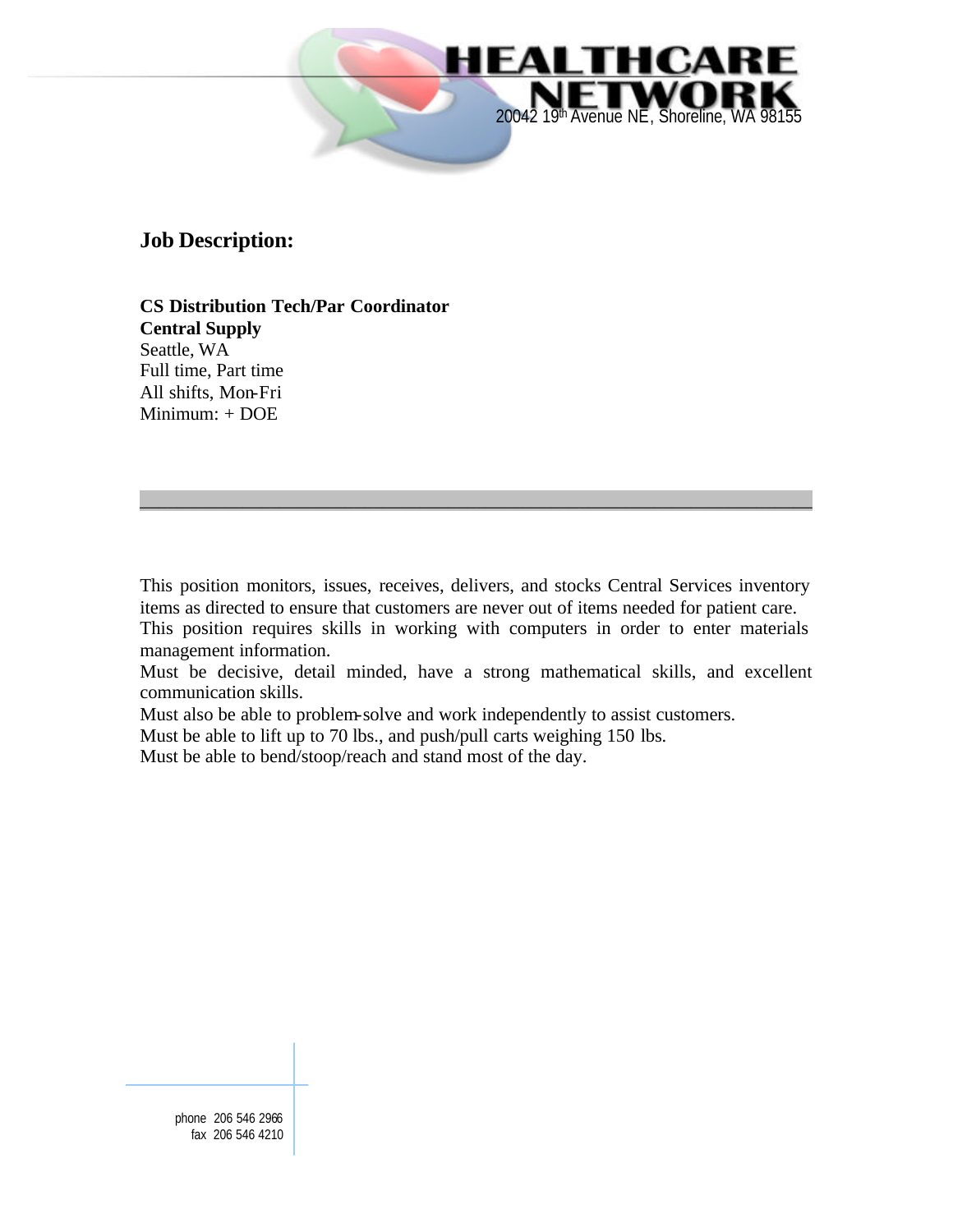### **Hospital Central Service Technician**

Requirements: Graduate of Central Service Tech School or equivalent Experience References

Hospital Central Service Tech provides a vital support to all patient care services in a healthcare facility. Central Service Technician is responsible for knowing all of the tools used in an operating room, as well as sterilizing and packaging instruments used during surgery. CST duties includes decontaminate, clean, process, assemble, store and distribute medical devices and supplies used in patient care.

\_\_\_\_\_\_\_\_\_\_\_\_\_\_\_\_\_\_\_\_\_\_\_\_\_\_\_\_\_\_\_\_\_\_\_\_\_\_\_\_\_\_\_\_\_\_\_\_\_\_\_\_\_\_\_\_\_\_\_\_\_\_\_\_\_\_\_\_\_\_\_\_

FAI

20042 19th Avenue NE, Shoreline, WA 98155

І ТНСА

Manual dexterity is one of the most important skills required of a Central Service Technician. Must perform tasks quickly and be adept at handling instruments. In order to provide the best possible patient care, applicant must use written and verbal communication skills to interact with nurses, surgical technologists and the surgical support team.

Employment opportunities are available in hospitals, outpatient surgical centers and clinics.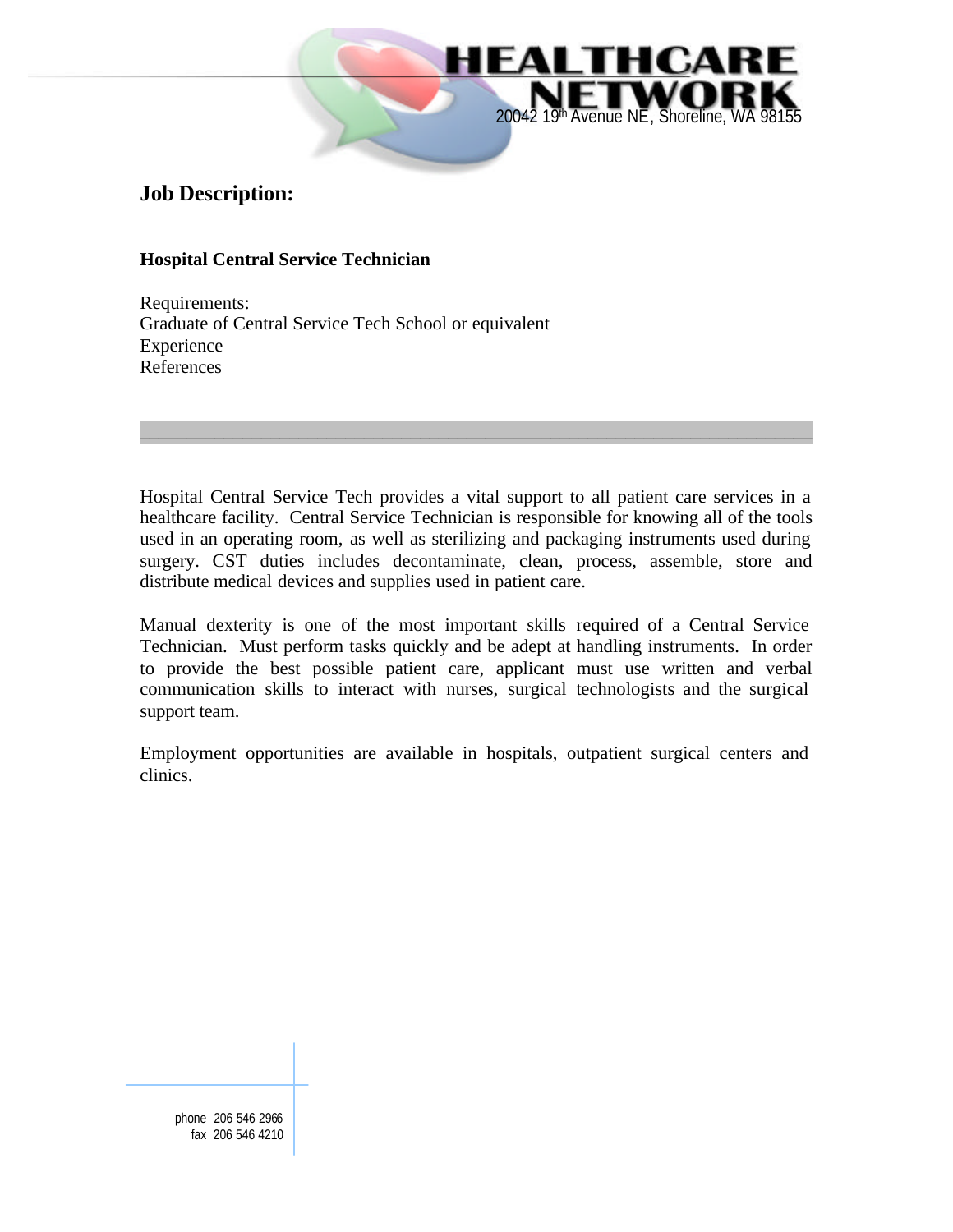### **Anesthesia Tech**

Hourly Rate: DOE

Location: Washington Type: FTE / PTE – Experienced

20042 19th Avenue NE, Shoreline, WA 98155

LTHCA

Provides support to Anesthesia Care Team in the care and maintenance of anesthesia supplies and equipment. Is responsible for maintaining the supply of inventory for anesthesia workroom and carts. Make recommendations for additions and deletions which are consistent with good inventory management. Maintains a working knowledge of all equipment used in the department, and is able to set-up and calibrate all equipment as well as trouble-shoot routine malfunctions. Consistently demonstrates an understanding of clinical priorities and patient needs, and effectively communicates these to the Anesthesia Care Team. Competently performs hemodynamic monitoring as requested by the Anesthesia Care Provider. She/he maintains collaborative relationships with anesthesiologists, Certified Registered Nurse Anesthetists, OR Staff, PACU staff, SDC staff, vendor representatives, materials management staff, Engineering staff, and other hospital departments. The staff member in this position must be able to plan and assist in care delivered to patients of all ages.

\_\_\_\_\_\_\_\_\_\_\_\_\_\_\_\_\_\_\_\_\_\_\_\_\_\_\_\_\_\_\_\_\_\_\_\_\_\_\_\_\_\_\_\_\_\_\_\_\_\_\_\_\_\_\_\_\_\_\_\_\_\_\_\_\_\_\_\_\_\_\_\_\_\_\_\_\_\_\_\_\_\_\_\_\_\_

FAI

#### **Requirements:**

High school diploma or G.E.D. equivalence

ASATT Certified preferred

Experience in a medically-related field with emphasis on anesthesia or cardiovascular patients and/or equipment.

Licensure or certification as LPN, EMT-III, RRT, HC or Certified Anesthesia Technician is highly recommended.

Knowledge and understanding of sterile technique and operating room protocol. Medical terminology desired.

Good mechanical aptitude a must.

Excellent in customer service and safe patient care; contributes to a work environment of caring and cooperation among culturally diverse workforce.

Demonstrated excellence in communication and interpersonal skills a must.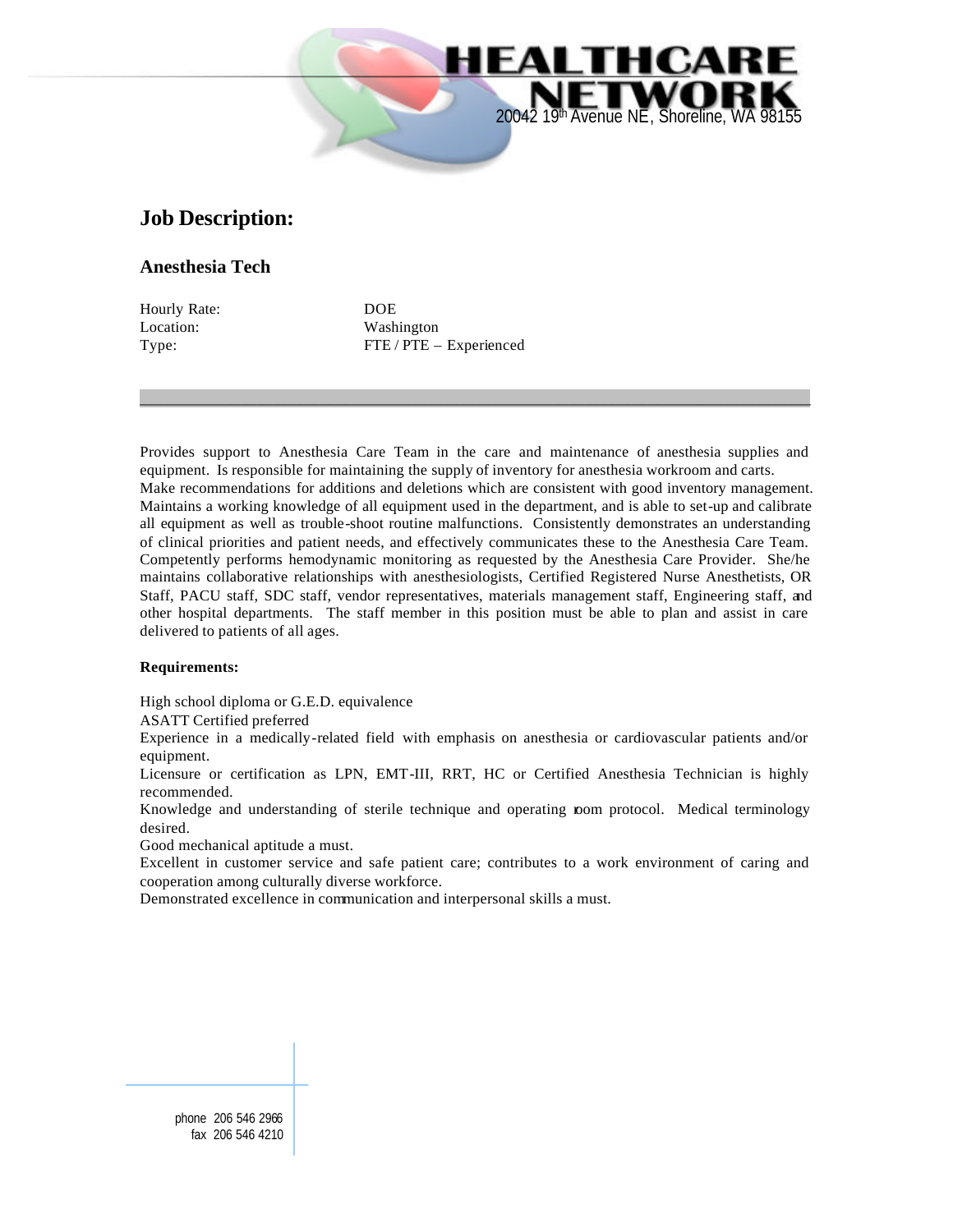**CS Instrument Tech**

**Hourly Rate:** N/A – DOE **Type:** Full Time – Experienced **Req'd Education:** High School **Req'd Travel: Referred by / Comments**: CST certification preferred

 $20042$  19<sup>th</sup> Avenue, NF.

HCA

FΔI

**JOB SUMMARY:** The sterile Processing Technician reprocesses and assembles specialized instruments and equipment utilized in the operative areas; maintains the instruments to ensure high performance during surgical procedures; operates specialized washers and sterilizers; documents required information and maintain records; ensures correct inventory numbers and restocks equipment and supplies as needed; follows policies, protocols techniques and guidelines; meets qualifications and competences as identified in the unit/department-specific plan for Providing Care; utilizes interpersonal skills to maximize customer service in a manner that supports the I CARE initiative, excellent in customer service and safe patient care; contributes to a work environment of caring and cooperation among a culturally diverse workforce. Perform other duties as assigned.

\_\_\_\_\_\_\_\_\_\_\_\_\_\_\_\_\_\_\_\_\_\_\_\_\_\_\_\_\_\_\_\_\_\_\_\_\_\_\_\_\_\_\_\_\_\_\_\_\_\_\_\_\_\_\_\_\_\_\_\_\_\_\_\_\_\_\_\_\_\_\_\_\_\_\_\_\_\_\_\_\_\_\_\_\_\_

JOB SPECIFICATIONS: High school graduate or equivalent required. Central Service Technician Certification preferred. Two years experience in Central Service referred. Able to read, write legibly and speak in English with professional quality; use computer, printer and software programs necessary to the position; operate and troubleshoot patient care equipment required for the position. Must be able to safely lift or carry up to 50 lbs. Must be able to follow directions, perform basic math functions, manage multiple assignments effectively, organize and prioritize workload; work well under pressure; collaborate with RN to problem solve; recall information with accuracy; pay close attention to detail; organize and prioritize workload; work well under pressure.

Requirements:

 $\triangleright$  Full - Time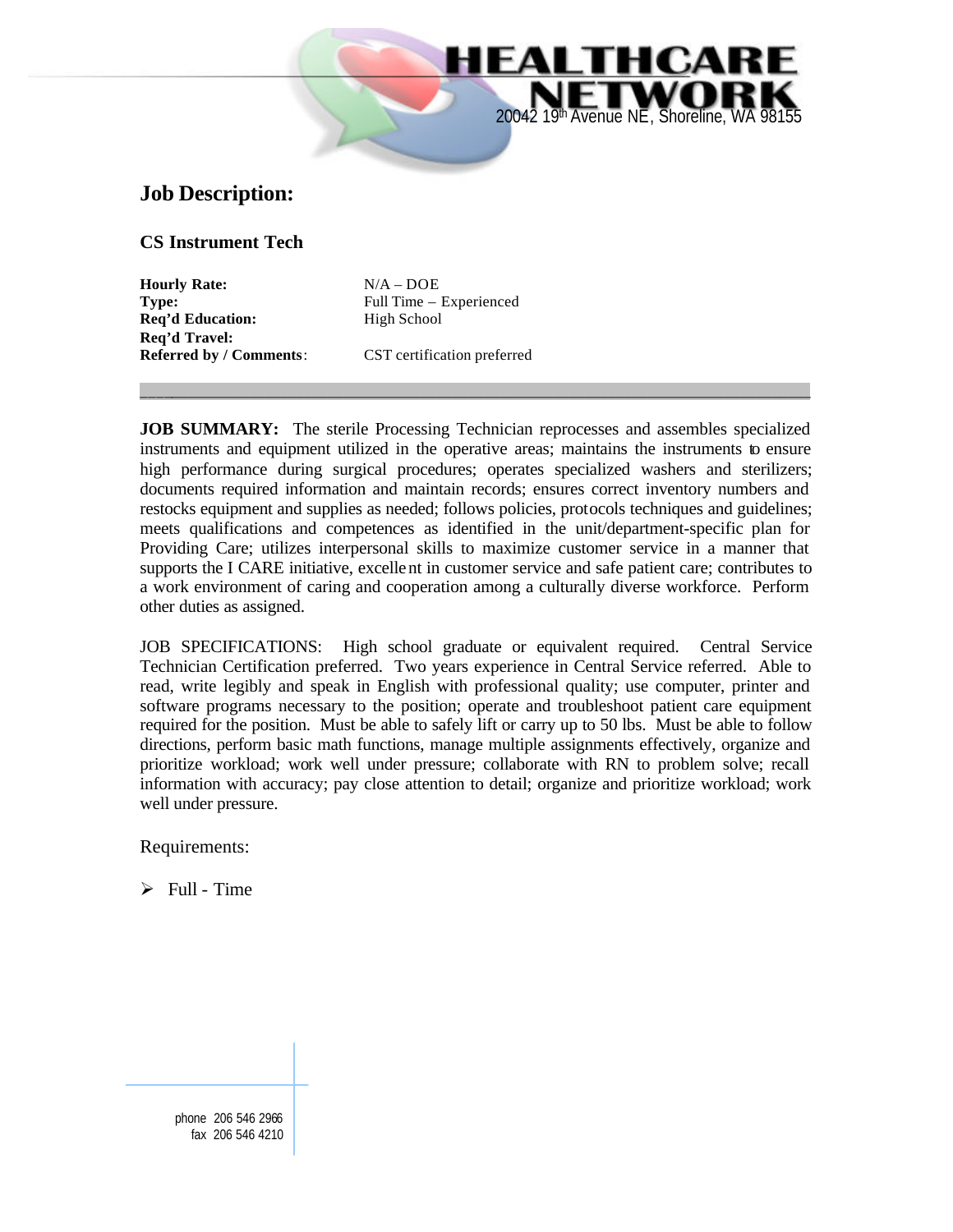**Central Service Technician**

**Hourly Rate:** N/A – DOE **Req'd Travel:**

**Type:** Full Time / PTE Experinced **Req'd Education:** High School Diploma or equivalent

FАI

20042 19th Avenue NE, Shoreline, WA 98155

LTHCA

**Referred by / Comments**: CST certification preferred

JOB SUMMARY: Under general supervision, performs inventory, supply picking and supply restocking for Nursing and Ancillary patient areas to ensure disposable and reusable medical supplies and instruments are available for patient use. Restocks inventory locations within Central Service. Performs decontamination, sterile processing; performs other duties as assigned.

\_\_\_\_\_\_\_\_\_\_\_\_\_\_\_\_\_\_\_\_\_\_\_\_\_\_\_\_\_\_\_\_\_\_\_\_\_\_\_\_\_\_\_\_\_\_\_\_\_\_\_\_\_\_\_\_\_\_\_\_\_\_\_\_\_\_\_\_\_\_\_\_\_\_\_\_\_\_\_\_\_\_\_\_\_\_

JOB SPECIFICATIONS: High school diploma or equivalent. CS Technician Certification preferred. Previous CS or hospital warehouse or distribution work in industry. Able to write legibly; speak; assemble equipment and perform activities as required; use computer and software programs necessary to the position. Able to communicate effectively and professionally with others, be assertive and consistent in following policies; work calmly and respond courteously when under pressure, collaborate with others; accept direction. Must be able to safely lift or carry up to 40 lbs. Communicate effectively in person, and on the telephone; perform basic math functions essential to position; think critically; organize and prioritize workload; manage multiple assignments effectively; work well with under pressure; problem solve; recall information; pay close attention to detail; document legibly; use computer for essential job duties.

Requirements

- $\triangleright$  Full Time
- $\triangleright$  AM / PM
- $\triangleright$  HS Diploma or equivalent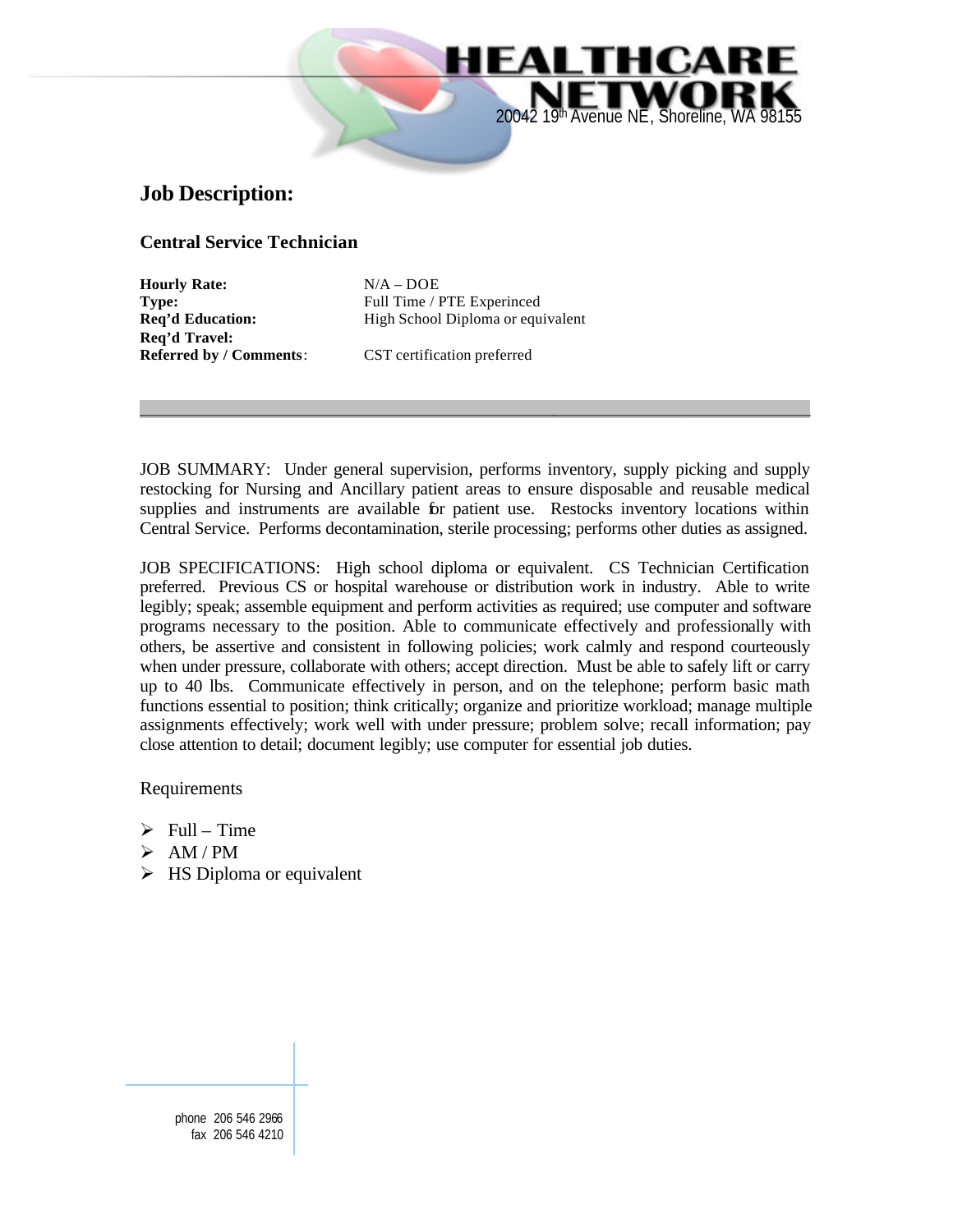**Certified Surgical Technologist (CST) Certified Surgical Technologist/Certified First Assistants (CST/CFA)**

**DEFINITION:** The CST and CST/CFA, under the administrative direction of the agency Staffing Coordinator and the clinical direction of the facility supervisor or designee, provide patient care in the surgical environment in compliance with agency and facility policies and procedures.

20042 19th

EALTHCAI

#### **ESSENTIAL FUNCTIONS OF THE JOB:**

#### **I. Professional Accountability: (Evaluated by Alacrity Healthcare Staffing Recruiter)**

- 1. Provides the Recruiter with availability for work assignments.
- 2. Accepts work assignments from Recruiter as desired, but at least one (1) shift per month.
- 3. Assumes responsibility for completion of work assignments as scheduled.
- 4. Completes agency in services and clinical competency requirements as required.
- 5. Provides agency with required documentation in a timely manner for all licensure, in-service incidents and/or job-related injuries
	- a. License renewal
	- b. CEU/Clinical In -service validation
	- c. BCLS
	- d. TB Screening
	- e. Injury/Incident reports

#### **II. Professional Behavior: (Evaluated by Client Facility)**

- 6. Completes facility orientation and/or facility in-services as required.
- 7. Arrives at facility on time for all scheduled shifts.
- 8. Dressed appropriately and professionally forshift.
- 9. Accepts clinical assignment from facility supervisor or designee and raises any concerns appropriately.
- 10. Treats others (patients, residents, visitors and staff) with respect and dignity.
- 11. Communicates effectively with others.

#### **III. Clinical Competency and Quality of Work: (Evaluated by Client Facility)**

- 12. Prepares the OR by
	- $\triangleright$  Obtaining the appropriate supplies and instruments for the procedure
	- $\triangleright$  Adjusting and testing equipment
	- $\triangleright$  Connecting surgical equipment and monitoring devices
- 13. Prepares and assumes responsibility for the maintenance of the sterile field.
- 14. Prepares the patient for the procedure, including appropriate positioning and support.
- 15. Handles instruments, supplies and equipment utilized during the surgical procedure safely and appropriately; anticipates the needs of and conveys instruments and supplies to the surgeon.
- 16. Assists the surgeon as necessary by providing retraction and exposure of the operative site, and provides suctioning, irrigation and sponging as directed.
- 17. Dispenses appropriate fluids and drugs as directed.
- 18. Prepares specimens for pathologic analysis according to policy.